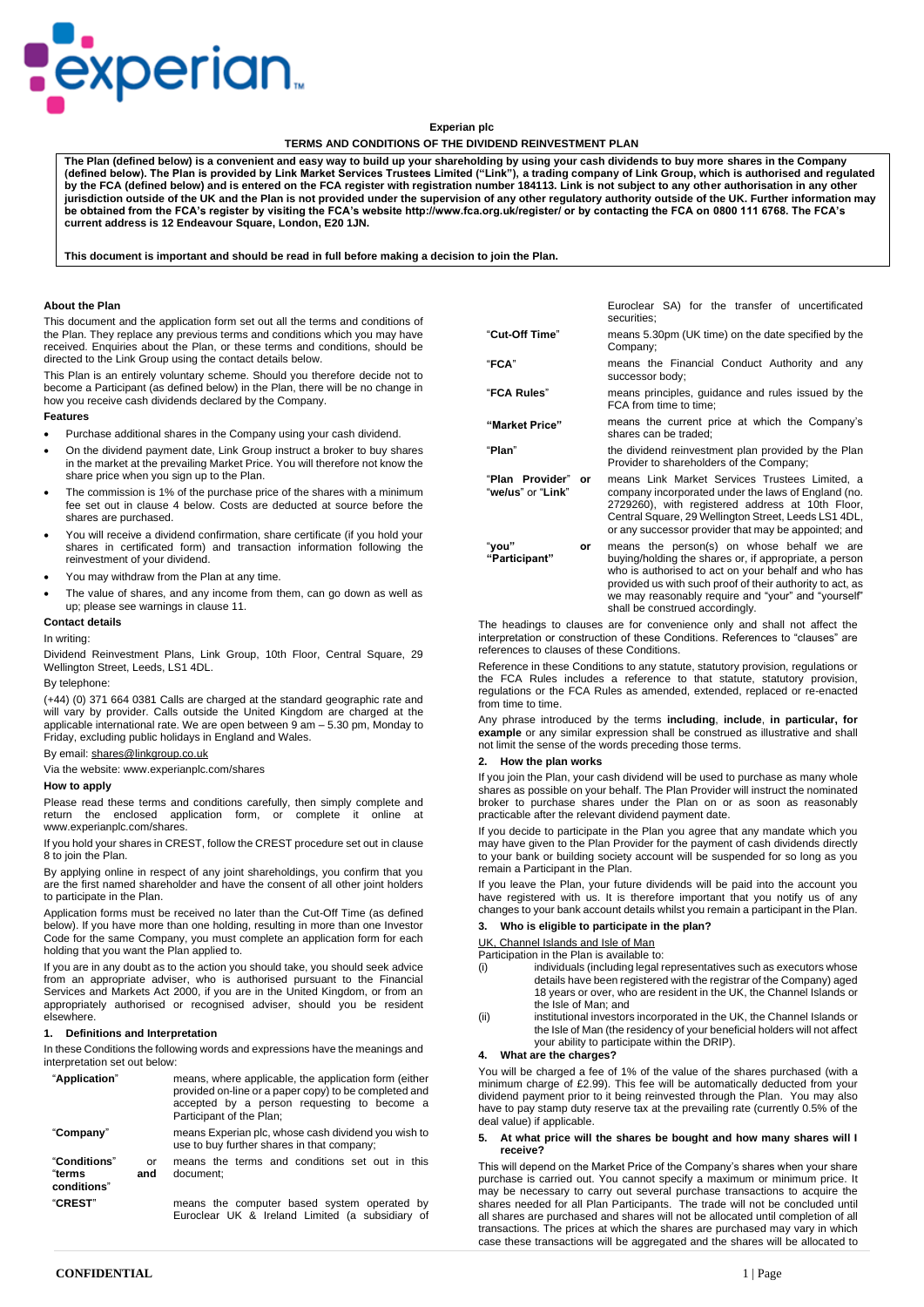you at the average purchase price. This may be higher or lower than the price achieved if each purchase had been made separately. The order will be allocated in accordance with the Plan Provider's published Best Execution Policy. A full copy of our Best Execution Policy is available online at <http://www.linksharedeal.com/media/BestExecutionPolicy.pdf> or upon written request to the Plan Provider, at the address provided on page 1. You may request an update on the status of your share purchase at any time.

### **6. When will I get a share certificate?**

The business day following the receipt of the contract note from our broker, we will provide a statement detailing the reinvestment of your dividend. This will show how many shares have been purchased for you, the date of purchase, the purchase price and the associated costs together with the carried forward cash balance. The actual cost of the shares (including the purchase commission and stamp duty reserve tax) will form your base cost for United Kingdom capital gains tax purposes. More information about how to view your statements is set out in clause 12. Where we are required to execute your order in tranches in accordance with clause 5 above and your contract note refers to the average price of the shares, you may request us to provide the price of each tranche by contacting us at the details listed on page 1.

If you hold your shares in 'certificated' form, you will receive a share certificate from the registrar after settlement of the purchase. Please note that, unless we have informed you otherwise, all communications and documents, including share certificates posted to you by the registrar or sent to you by us by post are sent by second class post or by an equivalent method of postage. Any communications or documents, including share certificates, posted to you by us (or by you to us) are posted at your risk. If the documents, including share certificates, are lost there may be costs associated with obtaining a replacement. For instance, this may include you having to pay for lost share certificate indemnity insurance which can be a significant cost where the value of the shareholding is high. If you would like for your documents or share certificate to be delivered to you by courier, or tracked delivery, please contact us and this can be arranged for an additional fee.

If you hold your shares through CREST, shares will be credited to your CREST account and you will receive a CREST notification.

If you hold your shares in a nominee provided by Link Market Services Trustees Limited, your shares are held in an uncertificated form and you will not receive a share certificate.

#### 7. **What happens when money is left over after the shares have been bought?**

Any cash dividend remaining which was insufficient to purchase a whole share will be carried forward without interest and added to future dividends for reinvestment under the terms of the Plan. Any cash held on your behalf will be treated as Client Money, as described in the FCA rules.

You will receive quarterly statements, showing any cash held on your behalf, whilst you remain a Plan Participant. In the event that we cease to provide the Plan to you for any reason, a closing statement will be issued to you. These statements will be provided free of charge and will be accessed electronically via the Link secure web portal or sent to you by post to your registered address. In the case of electronic statements, we will email you the URL to the web portal on each occasion when a new statement is available to you. If you require an interim statement or duplicate statement, these will be made available online. We may charge you a fee in order to supply any interim statements.

It is your responsibility to check any statement which you receive from us. If you have any query or concern in relation to the matters disclosed in the statement you must contact us as soon as possible but, in any event, within two months of receipt of the statement. We shall correct any mistaken credits or debits to the records maintained for you and will notify you of any changes relevant to you.

When you withdraw from the Plan or the Plan is withdrawn or terminated for any reason:

- (i) any cash balance of  $£3.00$  (or equivalent) or more will be sent to you via cheque or, at the Plan Provider's discretion, electronic payment, on the payment date of the next dividend; and
- (ii) any cash balance of £2.99 (or equivalent) or less will be donated to a registered charity of the Plan Provider's choice.

Further information about how your cash is held by us is set out in clause 16.

# 8. **How do I join the plan?**

## **If your shares are held in certificated form or through a nominee provided by Link Market Services Trustees Limited**

To participate in the Plan you must either:

- a) complete and sign an application form or other form of acknowledgement and return it to us (if your holding is in joint names, all holders must sign the application form); or
- b) if an electronic sign-on facility is provided by us, sign up to the Plan and accept these Conditions by 'ticking' the appropriate box or otherwise evidencing such sign up and acceptance of the Conditions in the manner specified in such electronic sign-on facility (if your holding is a joint holding is you confirm that you are the first named shareholder and have the consent of all other joint shareholders to participate in the Plan),

and, in each case, provide any other documents and information reasonably requested by us in order to participate in the Plan.

Where we have requested this information from you, failure to keep your email address, bank account information and other information up to date with us may result in delays in communications and possibly delays in providing the Service. More information about communications between us is set out in clause 12 below.

By requesting to become a Plan Participant, you agree to be bound by these Conditions.

The application form must reach the Plan Provider (either by post or online) no later than the Cut-Off Time. Application forms to join the Plan received after that date will take effect from the next dividend payment date.

If your shares are held in CREST, please see CREST procedures below.

The Plan Provider may, at its discretion, and upon application in writing, permit a registered shareholder to reinvest the cash dividend payment on a lesser number of shares than the full holding where such a shareholder is acting on behalf of two or more beneficial owners. The remaining cash dividend will automatically be paid on the shares which are not included in the Plan. These elections will apply only to one dividend and a fresh application form must be given for each dividend.

The Plan Provider reserves the right not to accept an application form to join the Plan.

Once your application form to participate in the Plan has been accepted, future dividends will be reinvested under the Plan until such time as you withdraw from the Plan or the Plan is suspended or terminated in accordance with these Conditions.

# **CREST procedures**

If you hold your ordinary shares in uncertificated form in CREST and will continue to do so at the record date for the relevant dividend, you may elect to participate in the Plan by means of the CREST procedures to effect such an election. If you are a CREST Personal Member, or other CREST Sponsored Member, you should consult your CREST sponsor, who will be able to take the appropriate action on your behalf.

The CREST procedures require you to use the Dividend Election Input Message in accordance with the CREST Manual. The message should be correctly completed in order for a valid election to be made.

The Plan Provider reserves the right to treat as valid an election which is not complete in all respects.

A valid election made using a Dividend Election Input Message will, to the extent it relates to shares held in uncertificated form at the record date for the relevant dividend, supersede all previous written elections made in respect of holdings in the same member account.

By inputting a Dividend Election Input Message as described above, you confirm your election to participate in the Plan in accordance with the details input and agree to be bound by these Conditions of the Plan as amended from time to time. You confirm you appoint the Plan Provider, or any successor provider of the Plan as may be appointed from time to time in accordance with clause 19, as your agent to arrange the purchase of ordinary shares in accordance with such Conditions.

The shares purchased on your behalf according to the Plan will be credited to your relevant CREST member account unless the Plan Provider from time to time determines that such shares shall be issued to you in certificated form.

You may only cancel an election which has been made by Dividend Election Input Message by utilising the CREST procedure for deletions described in the CREST Manual, unless the Plan Provider consents to a revocation in another form. The deletion will be valid in relation to the then current dividend only if the deletion is accepted, in accordance with the CREST procedures, by or on behalf of the Company prior to the deadline for receipt of withdrawals set out

in these Conditions. It is recommended that you input any deletion message 24 hours in advance of this deadline to give the Company and the Plan Provider sufficient time to accept the deletion.

There is no facility to amend an election which has been made by Dividend Election Input Message; if you wish to change your election details, you must first delete the existing election as described above and then input a Dividend Election Input Message with the required new details.

It is possible to cancel previous written elections made in respect of your uncertificated holding without having to make a new election by means of the 'Non-CREST Election' and 'Deletion Request Status' fields in the Dividend Election Input Message, again in accordance with the procedures described in the CREST Manual. The deletion will be applied to the then current dividend only if the deletion is accepted, in accordance with the CREST procedures, by the Plan Provider on behalf of the Company prior to the deadline for receipt of withdrawals set out in these Conditions. It is recommended that you input any deletion message 24 hours in advance of this deadline to give the Company and Plan Provider sufficient time to accept the deletion.

# 9. **How can I withdraw from the plan (including cancellation)?**

In addition to your legal right to cancel your participation within 14 days (the "**Cancellation Period**") after receipt by the Plan Provider of a satisfactorily completed application form, you may withdraw from the Plan at any time by sending the Plan Provider your written notice of withdrawal by post or via our online secure web portal. Your withdrawal must reach the Plan Provider before the Cut-Off Time if the Plan is not to apply to that dividend.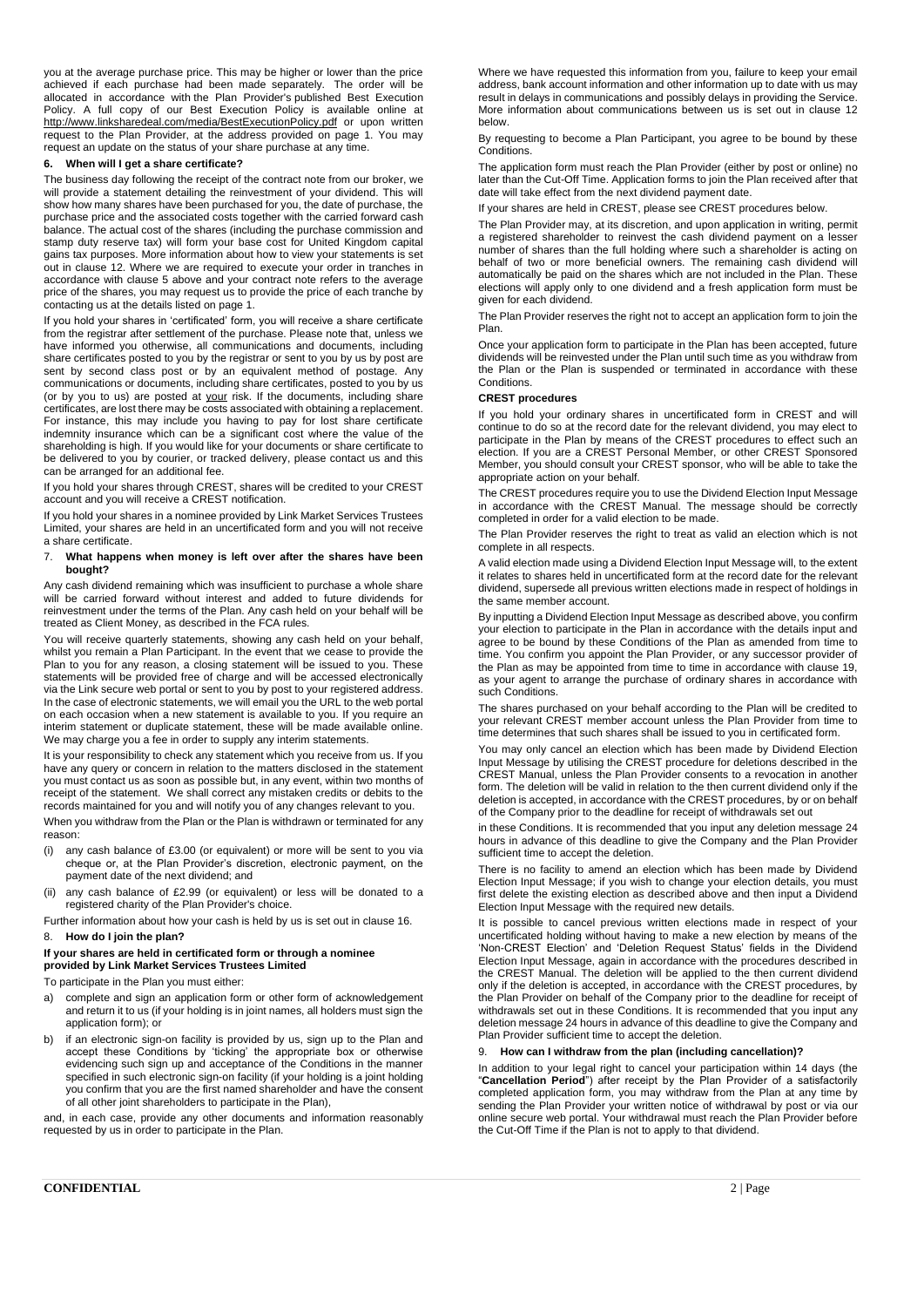If you sell or transfer your entire shareholding on or before the dividend record date for a particular dividend, your Plan membership will automatically be cancelled.

If your sale or transfer is registered after the record date but prior to the Cut-Off Time, you will be removed from the Plan but still receive a cash dividend in  $\frac{1}{2}$  of that dividend. However if your sale or transfer is registered after the Cut-Off Time, you will receive additional shares under the Plan in respect of that dividend.

Upon receipt by the Company's registrar of proper notice of the shareholders death, bankruptcy, or mental incapacity (or in the case of a corporate shareholder of such body being placed in liquidation) participation in the Plan will cease, unless otherwise agreed in writing by the Plan Provider. A legal representative such as an executor whose details have been registered with the registrar of the Company will need to submit a new application form to join the Plan.

Any fractional cash balance remaining will be dealt with as detailed in clause 7 of these Conditions.

## 10. **What are the tax implications?**

If you are in any doubt as to your taxation position, whether in relation to the receipt of a dividend or arising from your purchase of shares under the Plan, you should contact a suitably qualified professional adviser. Tax legislation can change from time to time. Please note that there is the possibility that other taxes or costs may exist that are not paid through the Plan Provider or imposed by it.

You will be liable to income tax on dividends reinvested under the Plan as if you had received a cash dividend and arranged the purchase of additional shares yourself.

United Kingdom resident shareholders may, depending on their circumstances, be liable to capital gains tax on chargeable gains arising from a sale or other disposal of the shares. Shareholders resident in other jurisdictions should take their own local advice on the tax consequences of buying, holding, and disposing of shares. Please note that your tax treatment depends on your individual circumstances and may be subject to change in the future.

#### 11. **Important note**

The value of shares and the income from them can fall as well as rise and you may not get back the amount of money you invest. Past performance is not a guide to future performance. This arrangement should be considered as part of a diversified portfolio. No information provided in this document should be regarded as a recommendation to buy, sell or hold shares. You should note that the price of shares may change significantly between the time you decide to join the Plan and the date the shares are purchased.

In certain situations, for example where a trade takes longer to settle than originally anticipated, we may find ourselves holding safe custody assets, as defined by the FCA rules, for you for a short while in respect of the Plan. If this happens, we will hold such assets in a way that ensures that they are adequately protected for you in the event of our failure, such as undertaking regular reconciliations of the assets we are holding for you and registering such assets in the name of our wholly owned nominee company to ensure these are clearly segregated from our own assets for the temporary period that they are in our custody.

Due to the minimum charge, the Plan may not be cost effective for all Participants. For example, for shareholders in receipt of very small dividends, it is possible that in certain circumstances the administration charge may be more than the value of the shares purchased through the Plan. If you are in any doubt as to the action you should take, please seek advice from a suitably qualified adviser who is authorised pursuant to the Financial Services and Markets Act 2000, if you are in the United Kingdom, or from an appropriately authorised or recognised adviser, should you be resident elsewhere.

In providing the Plan to you in relation to the Company's shares, which are traded on a regulated market, the Plan Provider is not required to assess the suitability of the instrument or the service provided, or offered to you and, as a result, you will not benefit from the protection of the FCA rules on assessing suitability. Therefore, the Plan Provider will not assess whether:

- (i) the relevant product or service meets your investment objectives;
- (ii) you would be able financially to bear the risk of any loss that the product or service may cause; or
- (iii) you have the necessary knowledge and experience to understand the risks involved.

The Plan Provider is also not required to assess the appropriateness for you of the Plan or any transaction connected to the Plan.

## **12. Communications**

#### Communications from us to you

Your statements, which will be made available to you quarterly during each calendar year, will be made available online via a secure designated web portal, which can be accessed from www.experianplc.com/shares. If you joined the Plan prior to 1 January 2018 and elected paper communications, we will continue to send your statements via post unless you tell us otherwise. Further details around your statements are set out in clause 7.

All documents sent by post or electronic means are sent at your risk and neither the Plan Provider nor the nominated broker will be liable for any failure to receive any document.

All communications will be sent by us to your last email address that you have notified to us or to your physical address registered on the Company's share register (in the case of joint holders, this will be the email address or physical address of the first-named holder). Communications sent to you by email will be treated as received by you at the time the email is evidenced as sent by us on a Business Day. All communications sent to you by post will be treated as received by you on the second Business Day following the day they were sent in the case of an address in the United Kingdom, or on the fifth Business Day following the day they were sent in the case of an address outside of the United Kingdom. It is the responsibility of any joint holder who has been sent the communication to inform and account to the other joint holders.

You are responsible for keeping your contact details up-to-date, by notifying us in writing of any change of name, your email address, your physical address, and your bank account details. You must also provide us with the supporting documentation where required (e.g. in the case of a change of name, the deed poll or marriage certificate).

If you have elected to receive electronic communications, by sending to your email address a link to our website, we will have discretion to use that website to inform you of matters concerning the provision of the Plan, including any amendments to these Conditions. This may include any changes to our fees and charges, and you will be deemed notified of such changes upon being emailed the link to our website.

All communications in relation to the Plan will be in the English language.

Where we feel that this is appropriate, we would like to write to you (or email you) with marketing information. Please note this would be different to sending you communications relating to the Plan. This marketing information will cover

- LMSTL products and services we believe may be of interest to you such as our share dealing services, nominee services, international payment services, services in relation to initial public offerings and services which complement or are similar to this Plan; and /or
- Selected products and services from third party businesses we know and trust. This means services from other companies in our group as well as other companies outside our group in relation to financial education, corporate actions such as initial public offerings, investment and saving products (eg. ISAs, SIPPS and other financial products), international payment services and services which complement or are similar to this Plan.

We may also contact you to obtain your feedback on our products and services, for example, through surveys.

If you wish to give consent to receive, from us, by **POST OR EMAIL**, the marketing communications and requests to participate in surveys described above (i.e. about our own products/services and about the products/services of the other people we have described to you) please tick the appropriate box on the application form.

You can withdraw your consent at any time by contacting us using any of the methods set out below or by contacting us a[t shares@linkgroup.co.uk](mailto:shares@linkgroup.co.uk) or at **Link Group, DRIP, 10th Floor, Central Square, 29 Wellington Street, Leeds, LS1 4DL.** As soon as possible after receiving your withdrawal we will remove you from our marketing databases. You will need to write separately to the third parties using the unsubscribe link in their emails if you want to stop their own marketing to you.

#### Communications from you to us

You may communicate with us by email [shares@linkgroup.co.uk](mailto:shares@linkgroup.co.uk) or via a designated web portal as notified by us from time to time. All communications between you and us, pursuant to these Terms and Conditions, must be in English. You can also call us on (+44) (0) 371 664 0381.

If you wish to write to us by post, you may do so at the following address:

## **Link Group**

**DRIP, 10th Floor, Central Square, 29 Wellington Street, Leeds, LS1 4DL.** In all communications with us, you should quote:

- the name of the Company you are purchasing shares in through the Plan;
- your full name; and
- your Investor Code (which can be found on your personal statement).

We shall be entitled to act upon any instructions or orders transmitted using your Investor Code or which we reasonably consider to be genuine. We do not have to establish the authority of anyone quoting or using your Investor Code in any communications provided that we have acted with all due care in accepting such communications. We may (in our sole discretion) accept communications which do not quote or use an Investor Code if we reasonably consider such communication to be genuine. We shall not be liable for forged or fraudulent instructions. If you are aware or suspect that your Investor Code is no longer confidential or any of your other details have been used by another person in communications regarding your participation in the Plan then you should contact us as soon as possible.

You will be responsible for all instructions to us in respect of your participation in the Plan and for the accuracy of all information given to us.

#### 13. **Other terms and conditions of the plan**

All purchases of shares under the Plan will be made for you, on an "execution only" basis. This means that we will receive share dealing orders from you and transmit these orders on your behalf to an authorised broker to execute. The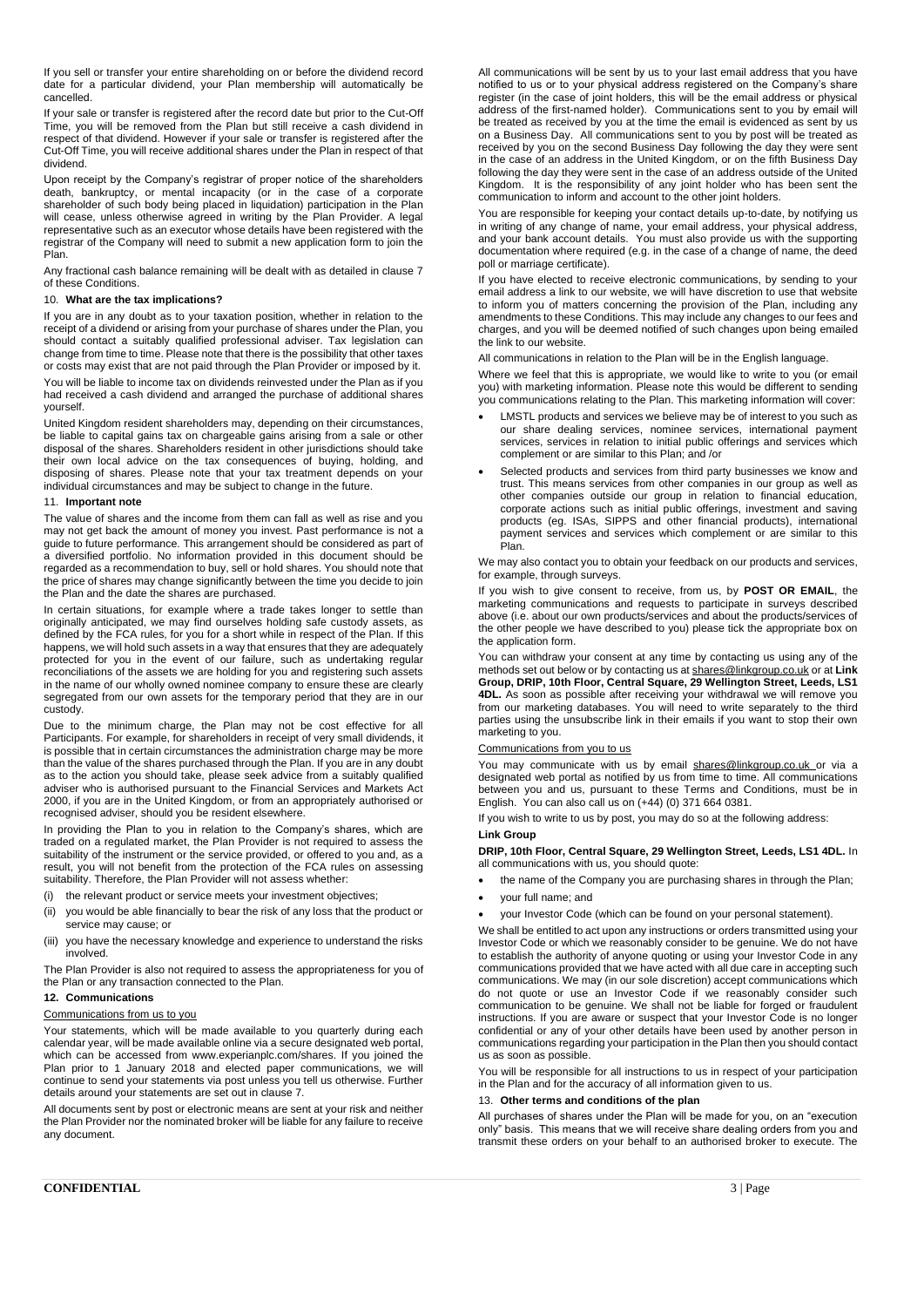Plan Provider will comply with its regulatory obligation to act in your best interests when placing orders on your behalf for execution. The Plan Provider will place the order with an authorised broker of its choice. The Plan Provider uses a number of brokers for this service, and will rely on these brokers to take all reasonable steps to obtain the best possible result when executing orders, in accordance with our Best Execution Policy (described further under clause 5) and the rules of the FCA.

In accordance with FCA rules, the Plan Provider has in place arrangements, which may be updated from time to time, to manage conflicts of interest that arise between itself and its clients or between its clients.

The Plan Provider will deal with potential conflicts of interest in accordance with its Conflicts of Interests Policy. This Conflicts of Interests Policy provides that the Plan Provider will identify and manage conflicts of interest to ensure fair treatment of all clients and ensure that it acts in the client's best interests. If it is not possible to manage or avoid a potential conflict of interest then the Plan Provider may, as a measure of last resort where we are not able to ensure, with reasonable confidence, that the risk for damage to your interests cannot be prevented, seek to disclose the general nature and/or sources of conflict to you before undertaking business for you. The Plan Provider will provide full details of the Conflicts of Interest Policy upon receipt of a written request from you.

In respect of the purchase of shares, settlement will be effected by means of a delivery versus payment transaction (commonly referred to as DvP) within CREST. In order to effect a delivery versus payment transaction, your shares/ monies (as applicable) will not benefit from the protection provided under the FCA client money and custody rules. We will hold your shares/ monies outside of such protection for no longer than the duration provided for, and in accordance with, the FCA Rules.

The main business of the Plan Provider is the provision of administration, share dealing, trustee, nominee and ancillary services.

# **14. Inducements**

As part of providing our service to you, we may give or receive acceptable reasonable minor non-monetary benefits. These are benefits which are capable of enhancing the quality of service provided to you; of a scale and nature that could not be judged to impair our compliance with our duty to act honestly, fairly and professionally in your best interests; and reasonable, proportionate and of a scale that is unlikely to influence our behaviour in any way that is detrimental to your interests. Such benefits would usually comprise hospitality of a reasonable de minimis value, such as food and drink during a business meeting or a conference, seminar or other training events.

#### 15. **Variation/cancellation of the plan**

The operation of the Plan is subject always to the discretion of the Plan Provider. In the event that the Plan cannot be applied to a dividend, your cash dividend will be paid to you.

The Plan may be suspended or terminated at any time if it becomes necessary to do so. If this happens, notice will be given to all Participants as soon as is reasonably practicable.

The Plan Provider may terminate this agreement with you if you do not satisfy the eligibility criteria set out in clause 3, including, without limitation, (a) you are always satisfied that your participation in the Plan is permitted under the laws of your country of residence, and (b) you are not resident in a jurisdiction that will impose any legal or regulatory procedures or compliance obligations on us or the Company).

If you join the Plan after 1 January 2018, the Plan Provider may terminate this agreement if you fail to provide an email address or bank account details and keep this information up to date with us in accordance with clause 8.

If you decide to participate in the Plan you agree that any mandate which you may have given to the Plan Provider for the payment of cash dividends directly to your bank or building society account will be suspended for so long as you remain a Participant in the Plan.

The Plan Provider may change these Conditions (including the charges and fees) in the future for the following reasons:

- (i) to reflect reasonable changes in the way it operates the Plan (for example, at the request of the Company or because of changes to the Plan Provider's system capabilities or administration procedures);
- (ii) as a result of new services which the Plan Provider may make available to you;
- (iii) to take account of any corporate restructuring within the Link Group's group of companies;
- (iv) where reasonably required as a result of changes in market conditions or market practice;
- (v) to take account of changes or anticipated changes to, or to comply better with, applicable laws or the interpretation of those laws, regulatory requirements, industry guidance or codes of practice that it follows, or the way that it is regulated;
- (vi) to reflect a decision or recommendation of a court, ombudsman, regulator or similar body which is relevant to it or to the Plan;
- (vii) to reflect changes in tax rates;
- (viii) to take account of, in a proportionate manner, the cost to it of providing the Plan;
- (ix) to protect it against misuse of the Plan;
- (x) to prevent fraud or to enhance the security of the Plan or Participants; or
- (xi) to make these Conditions easier to understand, fairer to you, or to correct mistakes.

The latest version of these Conditions can be found by accessing your account via the share portal on our website at www.experianplc.com/shares. If you do not have access to the share portal please contact us (details in the introduction of this document) to request a copy of the latest Conditions. The Plan Provider will where possible give you at least 30 days' prior notice of any change that is to your disadvantage. If you receive such a notice (which includes notice via email) and do not agree with the proposed change, you may terminate this agreement at any time without charge (see clause 9 above).

# **16. Client money**

Any money held for you by the Plan Provider is classified as Client Money and will be held with money held for other Participants in a client bank account with an approved bank as required by the FCA. The money will not be used by the Plan Provider in any transactions other than those required by the Participant in accordance with the Conditions. Client Money will be pooled with that held on behalf of other Participants and we will not pay any interest on such amounts at any time. The Plan Provider will not be responsible for any acts or omissions by the banks.

It should be noted that, whilst the cash balance for each Participant will be recorded separately, should there be a default or failure of any person (other than the Participant) such as but not limited to either the Plan Provider or a bank which results in a pooling event, all Client Money bank accounts held by the Plan Provider may be pooled. The funds may then be distributed on a pro rata basis to all participants which could result in each Participant receiving less back than that which is held on their behalf before such an event.

Money will cease to be Client Money when it is paid to, or to the order of, the Participant or to the designated charity. However the Plan Provider is obliged to continue to treat as Client Money any sums drawn in favour of or to the order of the Participant by cheque or other payable order until this is presented and paid by the Plan Provider's bank.

Any cash balance of £3.00 (or equivalent) or over will be returned to you in any of the following circumstances:

- if you withdraw from the Plan;
- if you sell or transfer your entire shareholding;
- if the Plan Provider receives proper notice of a Participant's bankruptcy or mental incapacity;
- if the Plan Provider receives proper notice of a corporate shareholder who is a Participant being placed in liquidation; or
- if the Plan Provider terminates the Plan and there is no relevant plan to be provided by a third party.

If the Plan Provider receives proper notice of a sole shareholder's death, any cash balance of £3.00 (or equivalent) or over will be returned to the deceased's estate

Any cash balance of £2.99 (or equivalent) or less will be donated to a registered charity of the Plan Provider's choice if any of the events described above occur. Partial disposal of your shareholding will not invalidate your participation in the Plan but as a consequence it will reduce your dividend and therefore the number of shares that can be purchased for you. Any claims made to receive balances of £2.99 (or equivalent) or less will be honoured.

You agree that we may pay away any unclaimed client money and/ or unclaimed custody assets to charity in accordance with the FCA Rules. We undertake to make good any valid claim which may subsequently be made against any unclaimed client money and/ or unclaimed custody assets paid to charity in this way and reserve the right to request such evidence as we feel reasonably necessary to confirm the identity of the person claiming these funds in order to validate any claim prior to settlement in respect of funds. Subject to clause 19, we will not be liable for any losses or claims for interest whatsoever in respect of such amounts, unless such losses or claims were caused by our fraud, wilful default, negligence or breach of the FCA Rules.

# **17. Client classification**

Each Participant will be classified as a Retail Client. A Participant may request to be treated as a different categorisation of client, meaning that you will receive less regulatory protection, however we have no obligation to accept such a request. These Conditions and the application form will form the agreement between you and the Plan Provider.

# **18. Data protection**

- As part of providing the Plan, we collect the following personal information:
- a) name, address, email address, telephone number and other contact details which you provide us with on completing your Application;
- b) bank account details or other payment or financial information which you provide us with on completing your Application;
- c) a record of any correspondence you have with us, including certain telephone calls which we may be legally required to record (but we will inform you at the beginning of the telephone conversation if recording will be necessary);
- information which you provide to us as part of, or contained within, any supporting documentation provided to us in accordance with clause 8 of the Conditions or where reasonably requested by us in accordance with clause 8 of the Conditions;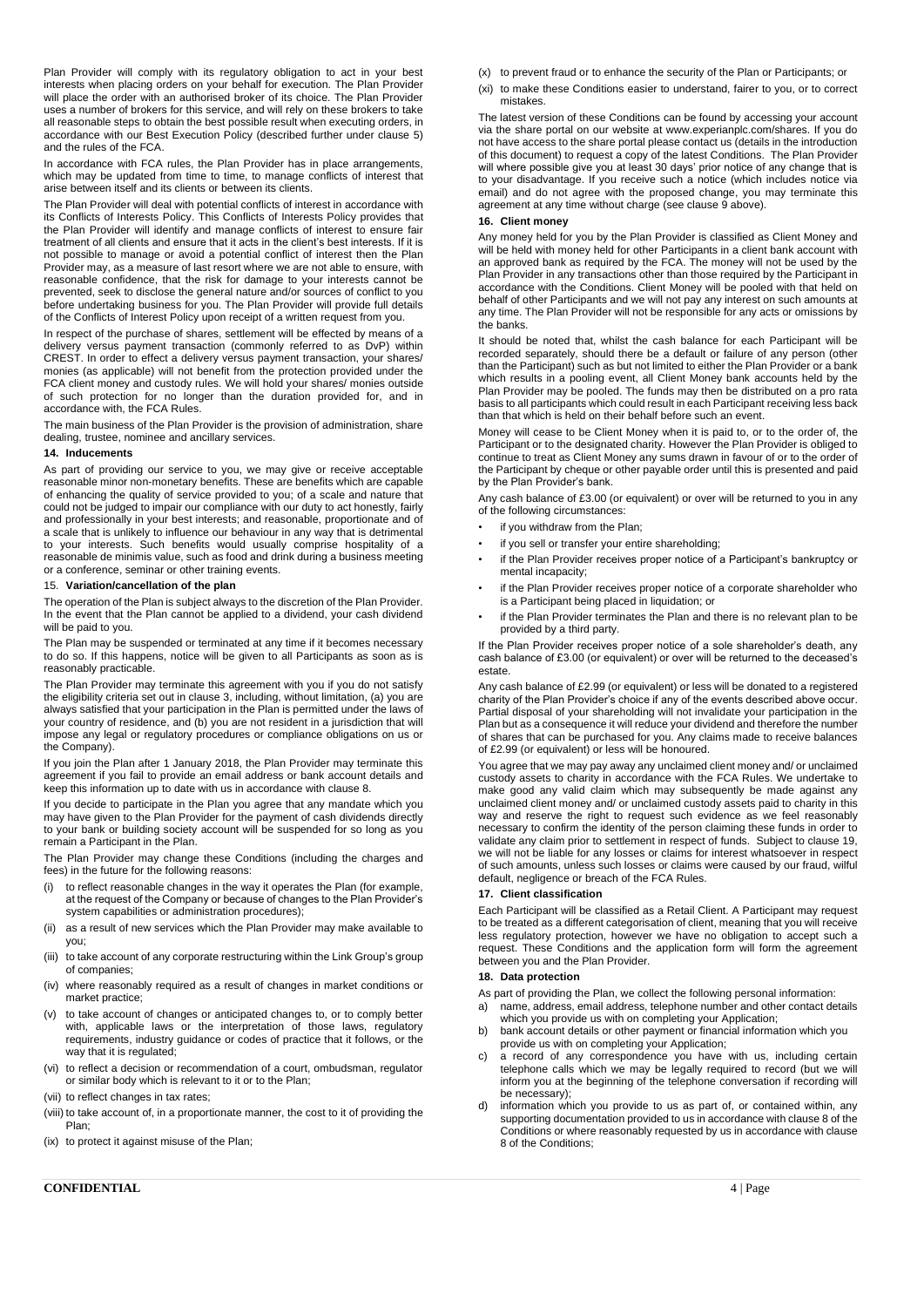- e) information reasonably requested by us in accordance with the Conditions such as death certificates, marriage certificates, grants of probate and proof of identity and address;
- f) where required by us in accordance with the Conditions, scanned or photocopied images of passports, driving licences and utility bills;
- g) where you use our web portal, as part of the security questions and answers submitted, your mother's maiden name and your user name combined with your passwords; and
- h) any personal information provided to us by the Company.

Each time you use our websites, including our web portal (which can be accessed from www.signalshares.com), we will automatically collect certain technical information, including the type of browser you use, the 'Internet Protocol' (IP) address used to connect your computer to the internet, and information about your visit, including the full 'Uniform Resource Locations' (URL), clickstream to, through and from our sites, traffic data and other communication data, the resources that you access, and the information derived from the cookies we place on your mobile device and/or computer.

We collect this information in order to provide the Plan to you, and to deal with your enquiries and requests connected with the Plan, and our use of your information is required for the purposes of entering into our contract with you and on an ongoing basis pursuant to our contract with you.

In addition, we are required by law to obtain "know your client" information in order to verify the identity of our customers and this includes certain personal information.

- We will use the information we hold about you for the following purposes: a) to provide you with the Plan, products, and/or information you request from us;
- b) to check your identity;
- c) to assess any application you make to participate in any service we provide;
- d) so that we can communicate with you as necessary, including answer questions raised by you;
- e) to carry out analysis about our services and how we might improve them;
- f) to notify you about changes to our services;
- g) to maintain records of your personal details, transactions and instructions;
- h) to process the purchase of shares on your behalf; i) to transfer your money and shares on or around a dividend payment date to enable the required purchases and individual allocations to take place;
- j) to create and send you share purchase advice notes and the
- accompanying certificates where required; k) to create and send you cash statements;
- l) to record on your account information or orders from third parties and regulatory authorities, and where required, to record your death, bankruptcy, liquidation, or mental incapacity and documents such as grants of probate and letters of administration;
- m) to record markers on your account to signify return of post from previous correspondence to you;
- n) to comply with applicable laws;
- o) any other processing activity which is strictly necessary for the processing of personal data in accordance with the purpose for collection and processing identified in the paragraph above, and in accordance with your instructions; and
- p) to write to you (or email you) with marketing information where you have consented to receive this in accordance with clause 12 of the Conditions. You agree that we may:
- 
- a) record all telephone conversations between you and us; and<br>b) use such recordings, or transcripts from such recordings, a use such recordings, or transcripts from such recordings, as evidence in any dispute or anticipated dispute between you and us.

Recordings or transcripts made by us may be destroyed under our normal practice, although will be retained for the period of time required under the FCA Rules. We may deliver copies or transcripts of such recordings to any court or regulatory body. Telephone recordings or copies of transcripts of our recordings with you are available to you upon request. Charges may apply.

We strongly recommend that you keep your own records of all communications between you and us (such as instructions and orders) including details of the times, dates and nature of your instructions as these details will be important if there is a dispute between you and us.

We will only disclose your personal information in accordance with applicable laws and regulations. We will disclose your information to the following third parties:

- a) the Company, nominee, the Company's registrar, Euroclear UK & Ireland Limited (if entitled to such information), all of which may disclose the information to any person with legal or regulatory power over them such as regulatory, tax or governmental authorities as appropriate;
- b) any person with legal or regulatory power over us (such as the Financial Conduct Authority, police or the Serious Fraud Office that may require disclosure on legal grounds;
- c) service providers engaged by us to help us run our business and provide the Plan. Such service providers will include, for example, cloud storage providers (engaged by us to provide electronic storage facilities for our business data and your information), brokerage firms (engaged by us to facilitate deals in securities you instruct us to undertake), printer and mail firms (engaged by us or the Company to facilitate the printing and mail-out of communications and documents relating to the Plan) and providers of data protection risk management platforms and reporting tools (engaged by

us to record and monitor data protection governance, risk and compliance in accordance with the best practice risk management procedures);

- d) any replacement Plan Provider; and
- e) any member of the "**Link Group**" which means our subsidiaries, our ultimate holding company and its subsidiaries (from time to time) as necessary to provide the Plan and comply with our obligations under applicable laws.

Some of these third parties (including Link Group subsidiaries and service providers) may be outside of the European Economic Area (EEA). We will ensure that any such subsidiary or service provider has put in place adequate safeguards to ensure that your information is held securely and in accordance with these Conditions.

We store the information you provide about yourself in a secure database and take appropriate security measures to protect such information from unauthorised access. For example, we have adopted internal data protection procedures and trained our staff on them with a view to preventing breaches of security. All exchanges of information between you and our web portal go through encrypted channels in order to prevent interception of your information. We generally hold your personal data on our systems for as long as is necessary to perform our role under these Conditions. This is ordinarily 6 years from the date of termination of these Conditions and the Plan we provide to you in accordance with clause 15, in order to allow us to comply with our regulatory obligations.

You have the following rights in relation to how we use your information. If you would like to exercise these rights please contact us using the contact details listed at the beginning of the Conditions.

- a) Right of access you have the right to know if we are using your information and, if so, about how we are using it.
- b) Right of rectification you have the right to require us to rectify any errors in the information we hold about you.
- c) Right to erasure you have the right to require us to delete your information if our continued use is not justified.
- d) Right to restrict processing in some circumstances, although you may not be entitled to require us to erase your information, but may be entitled to limit the purposes for which we can use your information.
- e) Right of data portability you have the right to require us to provide you with a copy of your information in a commonly used machine-readable format or to transfer your information directly to another controller (e.g. a third party offering services competing with ours).

Questions, comments and the exercise of your rights regarding this notice and your information are welcomed and should be addressed to the Data Protection Officer by email at lmsdpo@linkgroup.co.uk or by post to the Data Protection Officer, Link Group, DRIP, 10th Floor, Central Square, 29 Wellington Street, Leeds, LS1 4DL. quoting your full name and address, the name of the Company and your Investor Code which may be found on your personal statement.

If you wish to make a complaint on how we have handled your personal information, you can contact our Data Protection Officer. If you are not satisfied with our response or believe we are processing your personal information not in accordance with the law you can complain to the supervisory authority in the UK responsible for the implementation and enforcement of data protection law: the Information Commissioner's Office (the "**ICO**"). You have the right to complain to the ICO about our collection and use of your information. You can contact the ICO via their website – https://ico.org.uk/concerns/ - or by calling their helpline – 0303 123 1113.

# 19. **Transfer and sub contracting**

The Plan Provider may at any time transfer all or some of its rights and obligations under these Conditions to any person (the "**Transferee**") who:

- is authorised by the FCA and agrees to hold your cash balances accrued under the Plan (if any) in accordance with the requirements of the FCA Rules on client money; or
- (ii) in the reasonable opinion of the Plan Provider (after exercising all due skill, care and diligence), is able to apply adequate measures to protect your cash balances accrued under the Plan (if any).

Such transfer will be given effect by the Plan Provider and/ or the Transferee sending a notice of transfer to you specifying the date (the "**Transfer Date**") on which the Transferee will assume such rights and obligations under these Conditions. Such notice of transfer will be given to you at least 30 days prior to the Transfer Date. You may elect to leave the Plan during this 30 day notice period, in which case no charge will be payable by you to the Plan Provider in facilitating your exit from the Plan. The transfer will not affect any rights you may have against the Plan Provider which relate to the period prior to the Transfer Date. With effect from the Transfer Date:

- (i) the Plan Provider may transfer to the Transferee (or its nominee) all of your client assets (if any), your client monies (if any) or any information (including personal information) it holds on your behalf, or otherwise arising under these Conditions;
- (ii) these Conditions (as amended from time to time) shall be treated for all purposes as having been entered into between you and the Transferee in substitution of the Plan Provider; and
- (iii) the Plan Provider shall be released and discharged from all of its obligations and liabilities arising howsoever under these Conditions.

The Plan Provider may also choose to subcontract any of its duties to any company within the Plan Provider's group. If it does so, the Plan Provider will